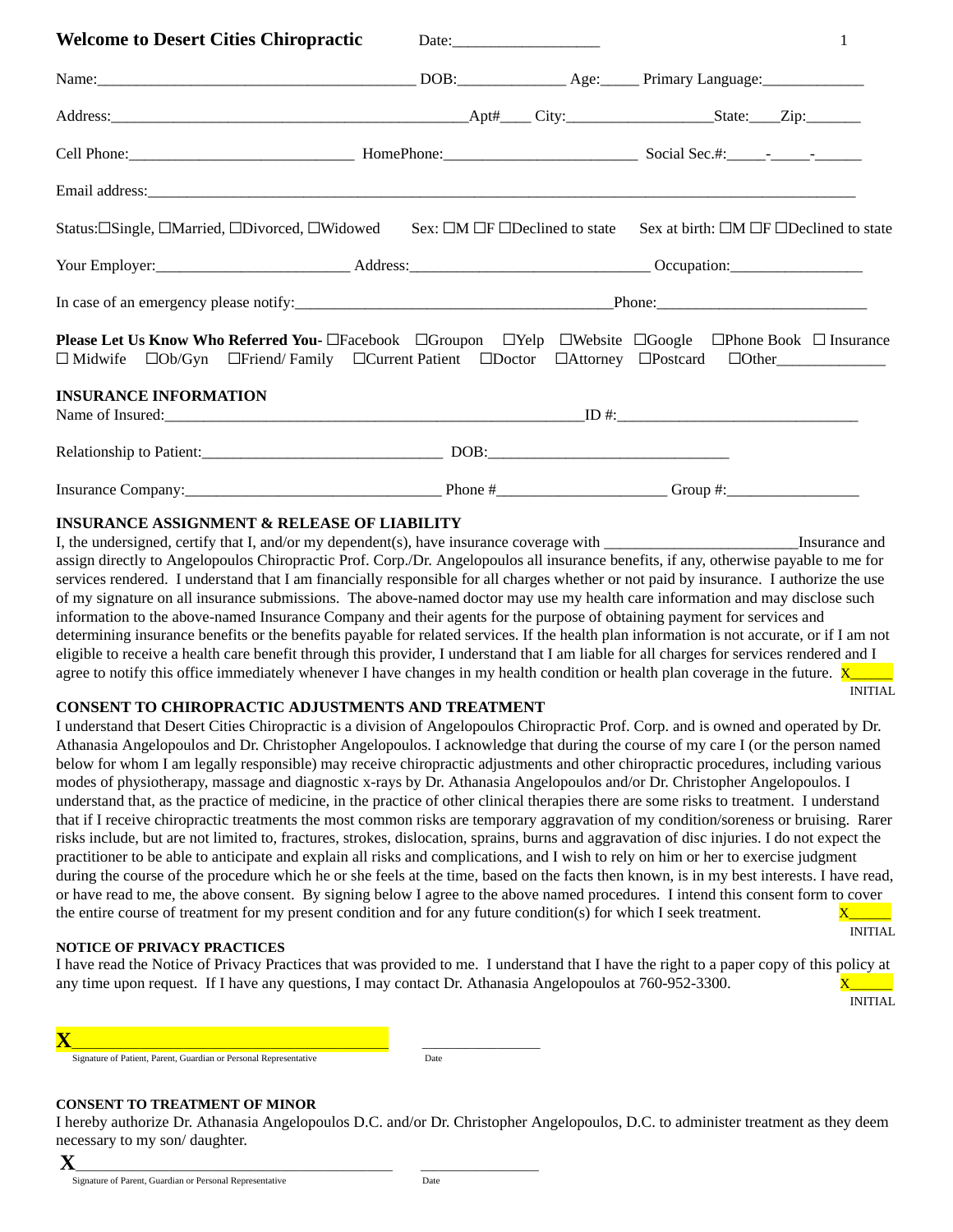| Date:<br>Name:                                                                                                                                                                                                                                                                                                                                                                                                                                             | $\overline{2}$ |  |  |  |  |  |  |  |
|------------------------------------------------------------------------------------------------------------------------------------------------------------------------------------------------------------------------------------------------------------------------------------------------------------------------------------------------------------------------------------------------------------------------------------------------------------|----------------|--|--|--|--|--|--|--|
| On the figures to the right,<br>please indicate where you<br>have symptoms.<br>Use the following key:                                                                                                                                                                                                                                                                                                                                                      |                |  |  |  |  |  |  |  |
| $PAIN = XXX$                                                                                                                                                                                                                                                                                                                                                                                                                                               |                |  |  |  |  |  |  |  |
| NUMBNESS or<br>TINGLING =!!!                                                                                                                                                                                                                                                                                                                                                                                                                               |                |  |  |  |  |  |  |  |
|                                                                                                                                                                                                                                                                                                                                                                                                                                                            |                |  |  |  |  |  |  |  |
| If you have had symptoms in this area before, when did it first occur?<br>The same state of the state of the state of the state of the state of the state of the state of the state of the state of the state of the state of th                                                                                                                                                                                                                           |                |  |  |  |  |  |  |  |
|                                                                                                                                                                                                                                                                                                                                                                                                                                                            |                |  |  |  |  |  |  |  |
| <b>BACK PAIN: If you have back pain please describe:</b><br>Circle the severity of your BACK pain: (No pain) 0 1 2 3 4 5 6 7 8 9 10 (Excruciating pain)                                                                                                                                                                                                                                                                                                    |                |  |  |  |  |  |  |  |
| What percentage of the time do you experience this problem? $\Box$ <25% $\Box$ 25% $\Box$ 50% $\Box$ 75%<br>$\Box$ 100%                                                                                                                                                                                                                                                                                                                                    |                |  |  |  |  |  |  |  |
| My BACK symptoms are: CGetting Worse CGetting Better CUp & Down Not Changing                                                                                                                                                                                                                                                                                                                                                                               |                |  |  |  |  |  |  |  |
| Describe BACK symptoms: (OK to check more than one) □Dull/ Ache<br>Soreness<br>Pressure<br>Tightness<br>$\Box$ Sharp/Stabbing<br>Weakness<br>$\Box$ Throbbing<br>$\Box$ Burning<br>$\Box$ Spasms<br>Numbness<br>Tingling                                                                                                                                                                                                                                   |                |  |  |  |  |  |  |  |
| BACK pain made worse by: (OK to check more than one) $\Box$ Sitting<br>$\Box$ Walking<br>$\Box$ Standing<br>$\Box$ Bending<br>$\Box$ Physical Activity<br>$\Box$ Lifting<br>$\Box$ Sleeping $\Box$ Twisting/Turning<br>$\Box$ Not changing                                                                                                                                                                                                                 |                |  |  |  |  |  |  |  |
| <b>NECK PAIN: If you have neck pain please describe:</b><br>Circle the severity of your NECK pain: (No pain) 0 1 2 3 4 5 6 7 8 9 10 (Excruciating pain)                                                                                                                                                                                                                                                                                                    |                |  |  |  |  |  |  |  |
| What percentage of the time do you experience this problem? $\square$ <25% $\square$ 25% $\square$ 50%<br>$\Box$ 75%<br>$\Box$ 100%                                                                                                                                                                                                                                                                                                                        |                |  |  |  |  |  |  |  |
| My NECK symptoms are: CGetting Worse CGetting Better CUp & Down CNot Changing                                                                                                                                                                                                                                                                                                                                                                              |                |  |  |  |  |  |  |  |
| Describe NECK symptoms: (OK to check more than one) □Dull/ Ache<br>Soreness<br>Pressure<br>Tightness<br>$\Box$ Burning<br>$\Box$ Spasms<br>Numbness<br>Weakness<br>$\Box$ Throbbing<br>$\Box$ Sharp/Stabbing<br>Tingling<br>Other: Demonstration of the contract of the contract of the contract of the contract of the contract of the contract of the contract of the contract of the contract of the contract of the contract of the contract of the co |                |  |  |  |  |  |  |  |
| NECK pain made worse by: (OK to check more than one) $\Box$ Sitting<br>$\Box$ Standing<br>$\Box$ Walking<br>$\Box$ Bending<br>$\Box$ Sleeping<br>$\Box$ Twisting/Turning<br>$\Box$ Physical Activity<br>$\Box$ Lifting<br>$\Box$ Not changing                                                                                                                                                                                                              |                |  |  |  |  |  |  |  |
| <b>HEADACHES: If you have headaches please describe:</b><br>Circle the severity of your HEADACHE pain: (No pain) 0 1 2 3 4 5 6 7 8 9 10 (Excruciating pain)                                                                                                                                                                                                                                                                                                |                |  |  |  |  |  |  |  |
|                                                                                                                                                                                                                                                                                                                                                                                                                                                            |                |  |  |  |  |  |  |  |
| My HEADACHES symptoms are: CGetting Worse CGetting Better CUp & Down Not Changing                                                                                                                                                                                                                                                                                                                                                                          |                |  |  |  |  |  |  |  |
| Describe HEADACHES symptoms: (OK to check more than one) □Dull/ Ache<br>$\Box$ Soreness<br>Pressure<br>$\Box$ Throbbing<br>$\Box$ Tightness<br>$\Box$ Burning<br>$\Box$ Spasms<br>$\Box$ Sharp/Stabbing<br>$\Box$ Numbness<br>$\Box$ Tingling<br>$\Box$ Weakness<br>$\Box$ Other: $\_$                                                                                                                                                                     |                |  |  |  |  |  |  |  |
| $\Box$ Sitting<br>$\Box$ Standing<br>HEADACHES made worse by: (OK to check more than one)<br>$\Box$ Walking<br>Bending<br>Physical Activity<br>$\Box$ Lifting<br>$\Box$ Sleeping<br>$\Box$ Twisting/Turning<br>$\Box$ Not changing<br>HEADACHES relieved by:                                                                                                                                                                                               |                |  |  |  |  |  |  |  |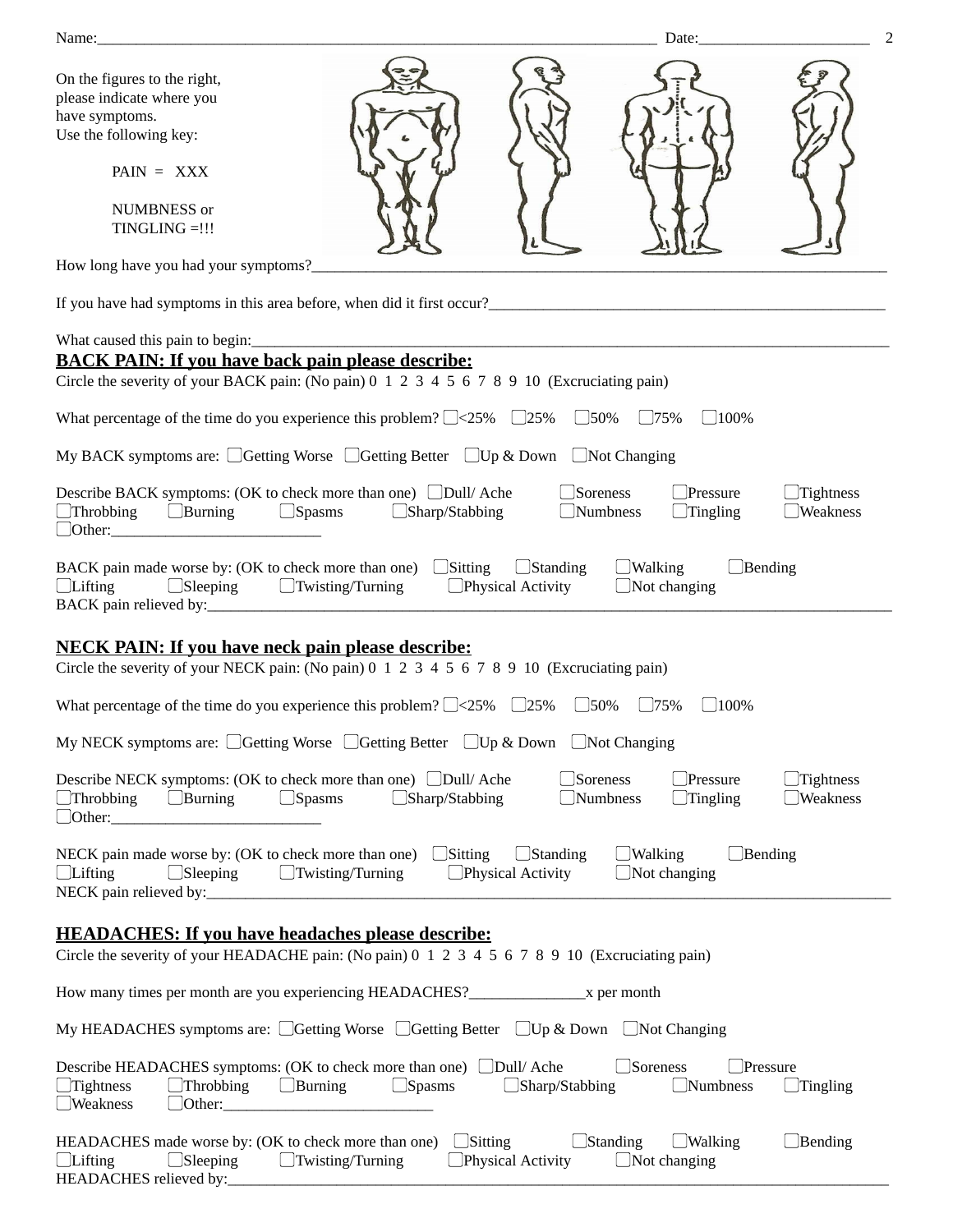| Name:                                                                                                        | DOB:                                                                                                                                            |  |  |  |  |  |
|--------------------------------------------------------------------------------------------------------------|-------------------------------------------------------------------------------------------------------------------------------------------------|--|--|--|--|--|
| Have you had X-Rays / MRI / CT Scan of the problem area within the last 12 months? $\Box$ Yes $\Box$ No      |                                                                                                                                                 |  |  |  |  |  |
|                                                                                                              | Name of other doctors who have treated you for this condition:                                                                                  |  |  |  |  |  |
|                                                                                                              | What treatment have you already received for this condition? $\Box$ Medications $\Box$ Surgery $\Box$ Physical Therapy $\Box$ Chiropractic Care |  |  |  |  |  |
|                                                                                                              | Is this condition due to an accident? $\square$ Yes $\square$ No                                                                                |  |  |  |  |  |
| Type of Accident: $\square$ Auto $\square$ Work $\square$ Other<br>If Yes, please provide: Date of accident: |                                                                                                                                                 |  |  |  |  |  |
|                                                                                                              |                                                                                                                                                 |  |  |  |  |  |

| * Please check the box if you have ever had/ have the condition. |                                       |                  |                                       |        |                                         |  |  |
|------------------------------------------------------------------|---------------------------------------|------------------|---------------------------------------|--------|-----------------------------------------|--|--|
|                                                                  | General:                              |                  | <b>Nervous System:</b>                |        | <b>Blood Sugar:</b>                     |  |  |
| □                                                                | Alcoholism                            | $\Box$           | Dizziness/Lightheaded                 | $\Box$ | Irritable before meals                  |  |  |
| $\Box$                                                           | Anemia                                | $\Box$           | Fainting                              | $\Box$ | Heart palpitates w/skipped meals        |  |  |
| $\Box$                                                           | Cancer                                | $\Box$           | Discoordination                       | $\Box$ | Get "shaky" if hungry                   |  |  |
| $\Box$                                                           | High cholesterol                      | $\Box$           | Memory loss                           | $\Box$ | "Lightheaded" if meals delayed          |  |  |
| $\Box$                                                           | <b>Diabetes</b>                       |                  | Eye, Ear, Nose and Throat:            | $\Box$ | Fatigue relieved by eating              |  |  |
| □                                                                | Thyroid                               | $\Box$           | Vision problems                       | $\Box$ | Abnormal craving for sweets/snacks      |  |  |
| $\Box$                                                           | Gout                                  | $\Box$           | <b>Hearing</b> loss                   |        |                                         |  |  |
| $\Box$                                                           | Rheumatic fever                       | $\Box$           | Ear pain                              |        | <b>FAMILY HISTORY:</b>                  |  |  |
| □                                                                | Catch colds easily                    | $\Box$           | Ear noises                            |        | $\Box$ Cancer                           |  |  |
| $\Box$                                                           | Hypoglycemia                          | $\Box$           | Nose bleeds                           |        | $\Box$ Heart Problems                   |  |  |
| □                                                                | Rheumatoid arthritis                  | $\Box$           | Frequent sinus trouble                |        | $\Box$ Stroke                           |  |  |
| □                                                                | Multiple sclerosis                    | $\Box$           | Difficulty breathing through nose     |        | $\Box$ Diabetes                         |  |  |
|                                                                  | Depression                            | $\Box$           | Difficult speech                      |        |                                         |  |  |
| □                                                                |                                       |                  | Dental problems                       |        | $\Box$ Rheumatoid Arthritis             |  |  |
| □                                                                | Frequent influenza<br>Osteoarthritis  | $\Box$<br>$\Box$ | Hoarseness                            |        | □ High Blood Pressure                   |  |  |
| □                                                                |                                       |                  |                                       |        |                                         |  |  |
| $\Box$                                                           | Tuberculosis                          | $\Box$           | Sore throat                           |        | Do you have a Pacemaker? □Yes □No       |  |  |
| □                                                                | <b>HIV</b> positive                   |                  | <b>Urinary Tract:</b>                 |        | Do you have a Defibrillator? □ Yes □ No |  |  |
| □                                                                | Parkinson's disease                   |                  | $\Box$ Blood in urine                 |        |                                         |  |  |
| □                                                                | <b>Ulcers</b>                         |                  | $\Box$ Inability to control urination |        | List All Surgeries and Dates:           |  |  |
| □                                                                | Hepatitis-type/s_                     |                  | $\Box$ Painful urination              |        |                                         |  |  |
| □                                                                | Epilepsy/Seizures                     |                  | $\Box$ Bladder infection              |        |                                         |  |  |
| □                                                                | Pneumonia                             |                  | $\Box$ Kidney stones                  |        |                                         |  |  |
| □                                                                | Venereal Disease                      |                  | <b>Respiratory:</b>                   |        |                                         |  |  |
| □                                                                | Polio                                 | $\Box$           | Chest pain                            |        |                                         |  |  |
| □                                                                | <b>Skin Problems</b>                  | $\Box$           | Chronic cough                         |        |                                         |  |  |
|                                                                  | <b>Gastrointestinal:</b>              | $\Box$           | Coughing up blood                     |        | List All Medications/Dosages:           |  |  |
| ⊔                                                                | Gall bladder problem                  | $\Box$           | Spitting up phlegm                    |        |                                         |  |  |
| $\Box$                                                           | Heartburn                             | $\Box$           | Difficulty breathing                  |        |                                         |  |  |
| $\Box$                                                           | Mucus in stool                        | $\Box$           | Emphysema                             |        |                                         |  |  |
| □                                                                | Liver trouble/Hepatitis               | $\Box$           | Shortness of breath                   |        |                                         |  |  |
| □                                                                | Nausea                                | $\Box$           | Asthma                                |        |                                         |  |  |
| □                                                                | Colitis                               | $\Box$           | Allergies                             |        |                                         |  |  |
| □                                                                | <b>Excessive thirst</b>               |                  | <b>Women Only:</b>                    |        |                                         |  |  |
| □                                                                | Diarrhea                              | □                | Irregular periods                     |        | List All Allergies:                     |  |  |
| □                                                                | Hiatal hernia                         | $\Box$           | Headaches with period                 |        |                                         |  |  |
|                                                                  | Distress from greasy food             | $\Box$           | Premenstrual depression               |        |                                         |  |  |
| □                                                                | Blood in stool                        | □                | Hot flashes                           |        |                                         |  |  |
| ⊔                                                                | Vomiting                              | □                | Menstrual cramps                      |        |                                         |  |  |
| □                                                                | Metallic taste in mouth               | □                | Painful breasts                       |        |                                         |  |  |
| □                                                                | Constipation                          | $\Box$           | Vaginal discharge                     |        |                                         |  |  |
| □                                                                | Burning in stomach relieved by eating | $\Box$           | <b>Excessive flow</b>                 |        |                                         |  |  |
| □                                                                | Recent weight gain/loss               | $\Box$           | Lumps in breasts                      |        |                                         |  |  |
|                                                                  | Cardiovascular:                       | $\Box$           | Menopausal symptoms                   |        |                                         |  |  |
| □                                                                | Pain over heart                       | $\Box$           | Hysterectomy                          |        |                                         |  |  |
| □                                                                | Irregular heartbeat                   |                  | Are you Pregnant? □Yes □No            |        |                                         |  |  |
| □                                                                | Low blood pressure                    |                  | <b>Men Only:</b>                      |        |                                         |  |  |
| □                                                                | Heart attack                          | □                | Burning on urination                  |        |                                         |  |  |
| □                                                                | <b>Stroke</b>                         | □                | Need to get up at night to urinate    |        |                                         |  |  |
| □                                                                | High blood pressure                   | $\Box$           | Prostate trouble                      |        |                                         |  |  |
| □                                                                | Swelling in ankles                    | □                | Difficulty starting urine             |        |                                         |  |  |
|                                                                  |                                       |                  |                                       |        |                                         |  |  |

- □ Shortness of breath on exertion □ Feeling of incomplete bowel evacuation<br>□ Pressure over chest □ Dripping after urination
- 

□ Dripping after urination